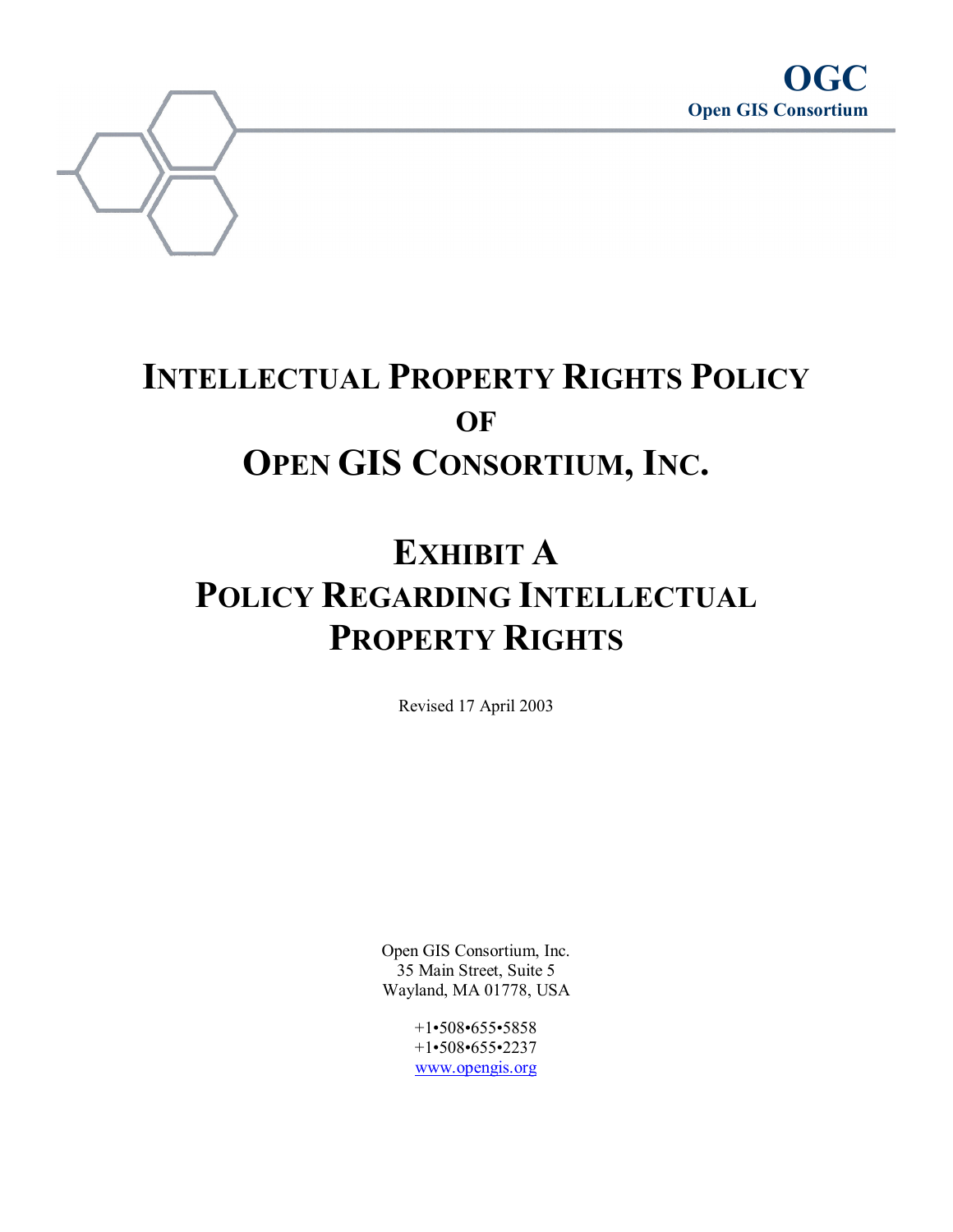## **Copyright Notice**

© 2003 Open GIS Consortium, Inc. All Rights Reserved. OPENGIS, OGC, OGC USERS are registered trademarks and service marks or trademarks and service marks of Open GIS Consortium, Inc.

### **Revision History**

| Version | Date          | Author/Editor      | Comments                                            |
|---------|---------------|--------------------|-----------------------------------------------------|
| 1.0     | 9 May 2002    | Jeff Burnett et al | Adopted by OGC Board of Directors on 9 May 2002     |
| 1.1     | 17 April 2003 | Jeff Burnett et al | Accepted by OGC Board of Directors on 17 April 2003 |
| 1.1.1   | 19 May 2003   | Jeff Burnett       | Clarifying edits.                                   |

#### **Document Contact Information**

| Name         | Organization              | Contact Information                                                               |
|--------------|---------------------------|-----------------------------------------------------------------------------------|
| Kurt Buehler | Open GIS Consortium, Inc. | kbuehler@opengis.org or +1 812-320-1423                                           |
| Jeff Burnett | Open GIS Consortium, Inc. | $\frac{1 \text{ jburnett}(a) \text{opengis.org}}{1 \text{ jbm} \cdot 655 - 5858}$ |
| Carl Reed    | Open GIS Consortium, Inc. | $\text{creed}(a)$ opengis.org or +1 970-419-8755                                  |

If you have questions or comments regarding this document, you can contact:

#### **Future Work**

The document is periodically reviewed by and changes are made only with the approval of the OGC Board of Directors.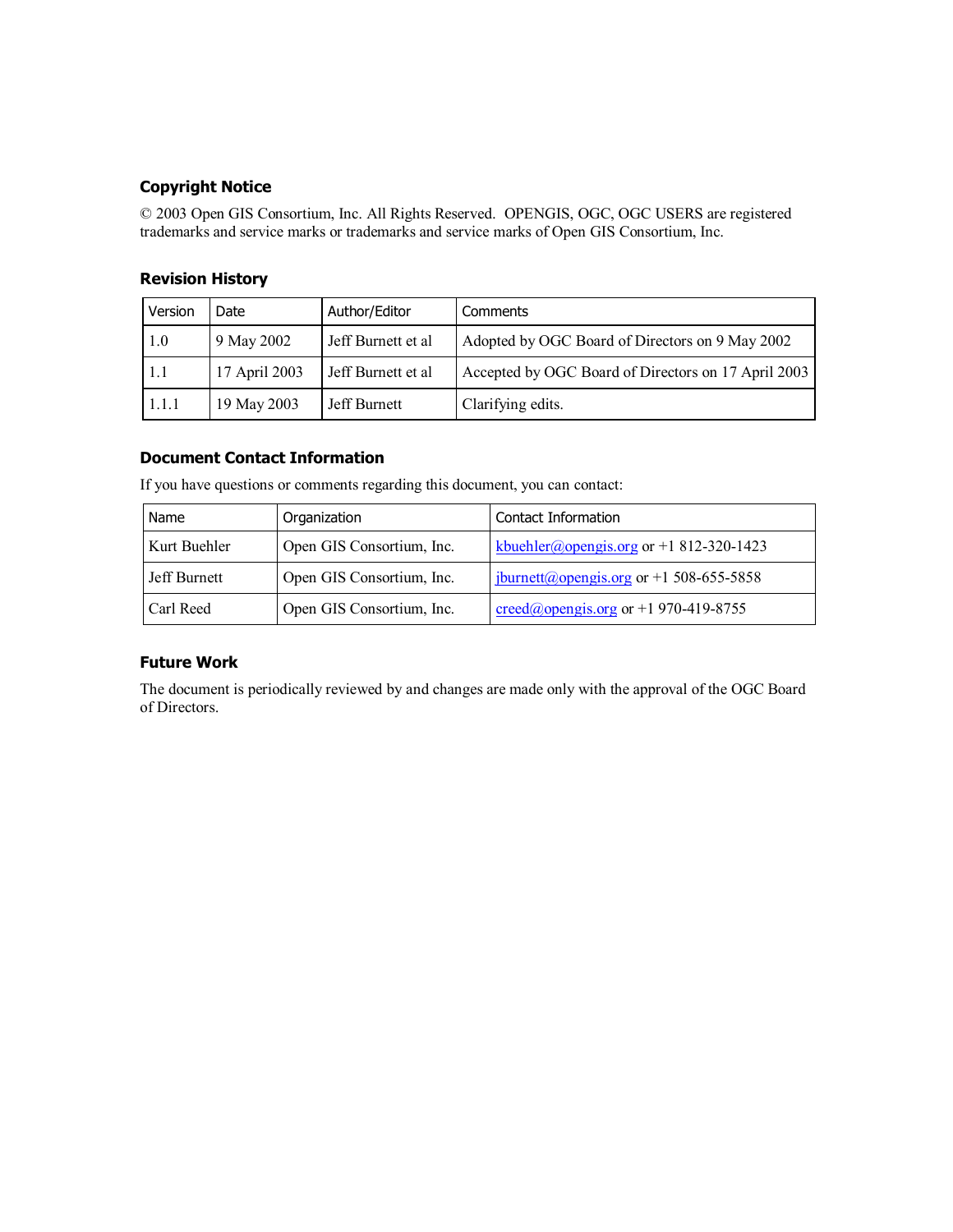# **TABLE OF CONTENTS**

# **EXHIBIT A POLICY REGARDING INTELLECTUAL PROPERTY RIGHTS**

| <b>Patents and Other IPR Generally</b>     |                         |
|--------------------------------------------|-------------------------|
| Calls for Patents                          |                         |
| Overview                                   |                         |
| <b>Detailed Process</b>                    |                         |
| At Submission                              |                         |
| At Adoption                                | $\overline{c}$          |
| Third Party Adopter Claims of Infringement | $\sqrt{2}$              |
| Failures to Respond to Calls               | $\overline{2}$          |
| Patent Call Text                           | $\mathfrak{Z}$          |
| <b>Documentation Notations</b>             | $\mathfrak{Z}$          |
| Notation When Patents are Identified       | 3                       |
| Notation When Infringement is Alleged      | 4                       |
| <b>Patent Searches</b>                     | $\overline{4}$          |
| Patents Revealed after Publication         | $\overline{4}$          |
| <b>Copyrights</b>                          | $\overline{\mathbf{4}}$ |
| Contributions of Copyrighted Materials     | 5                       |
| <b>Trade Secrets</b>                       | 5                       |
| <b>Trademarks</b>                          | 5                       |
| <b>OGC Trademarks</b>                      | 5                       |
| Non-OGC Trademarks                         | 5                       |
| <b>Submissions and Responses to Calls</b>  | 5                       |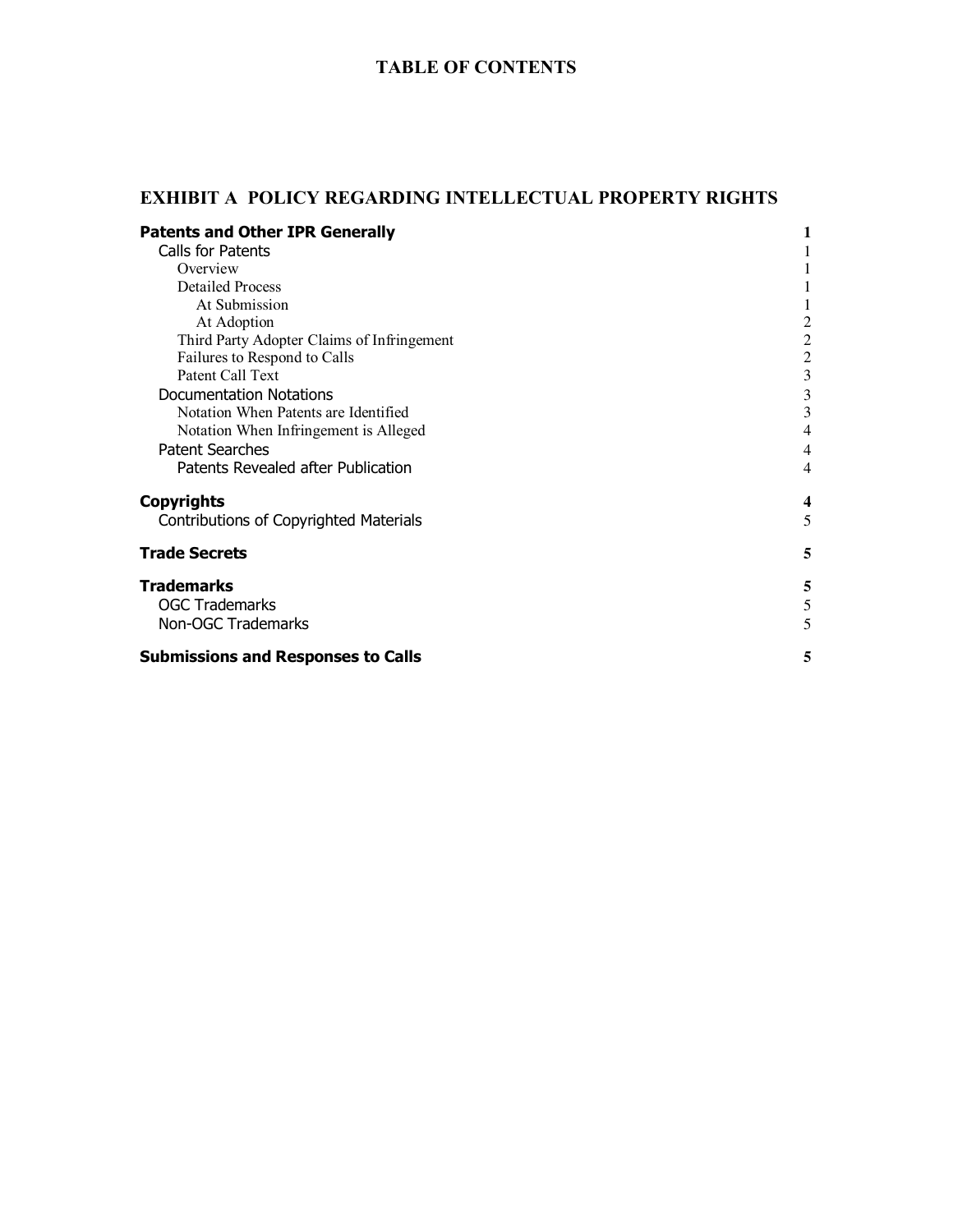#### **Policy Regarding Intellectual Property Rights**

Revised 17 April 2003

This policy covers the issues of patent, patent applications, copyright, trademark, trade secret, and other intellectual property rights (collectively, "IPR") for Specifications created by Open GIS Consortium, Inc.  $({}^{0}OGC^{3})$ . This policy is implemented through the OGC<sup>SM</sup> Technical Committee Policies & Procedures and the Interoperability Program Standard Operating Policies, Processes, and Procedures documents (the "P&P Documents"). To the extent of any inconsistency between this document and the P&P Documents, the terms of this document shall prevail.

# **1. Patents and Other IPR Generally**

# **1.1 Calls for Patents**

**(a) Overview.** In order to lessen the possibility that an Adopted Specification or other technology that might infringe on a patent or other IPR without permission, OGC will periodically issue calls for Members to disclose patents or other IPR ("patent calls") which are owned by them, or of which they might be aware, which might be infringed by the implementation of a Specification proposed for adoption or revision. Such calls for patents shall be generally made at every meeting as follows:

(i) Those responding to a Request for Proposal ("RFP") or submitting a proposal for consideration as a Request for Comment ("RFC"), ("Submitters"), must agree, at the time of submission, to provide royalty free license rights to all who would desire to implement their submission, if the submission is incorporated into an Adopted Specification or amendment.

(ii) All OGC Members must indicate, on or before the date that a recommendation to adopt is taken, whether they will provide license rights to all who would desire to implement a Proposed Specification or amendment with or without charge, or whether they will refuse to grant needed license rights.

Should a Member indicate that it will withhold license rights, OGC will decide whether it is possible to design around the infringement, or will agree upon other appropriate action. The process of responding to patent calls is described in greater detail in Section 1.1(d) below.

## **(b) Detailed Process**

(i) At Submission. Each respondent to an RFP or submitter of an RFC Proposal must respond at the time of contribution:

(1) by irrevocably agreeing that it will, on request, license all IPR which are owned by it and which might be infringed by an implementation of those elements of an Adopted Specification or amendment which are based on its submission, on a perpetual, non-exclusive and worldwide basis, to those (Members and non-Members alike) desiring to use such patented technology or other IPR for the purpose of implementing such elements of the Adopted Specification or amendment; provided, however, that such license shall extend only to the extent necessary to implement such elements of the Adopted Specification or amendment and to the extent such implementation would necessarily infringe such patented technology or other IPR, and that such license shall be without charge, and will otherwise be under reasonable terms and conditions which are free of unfair discrimination;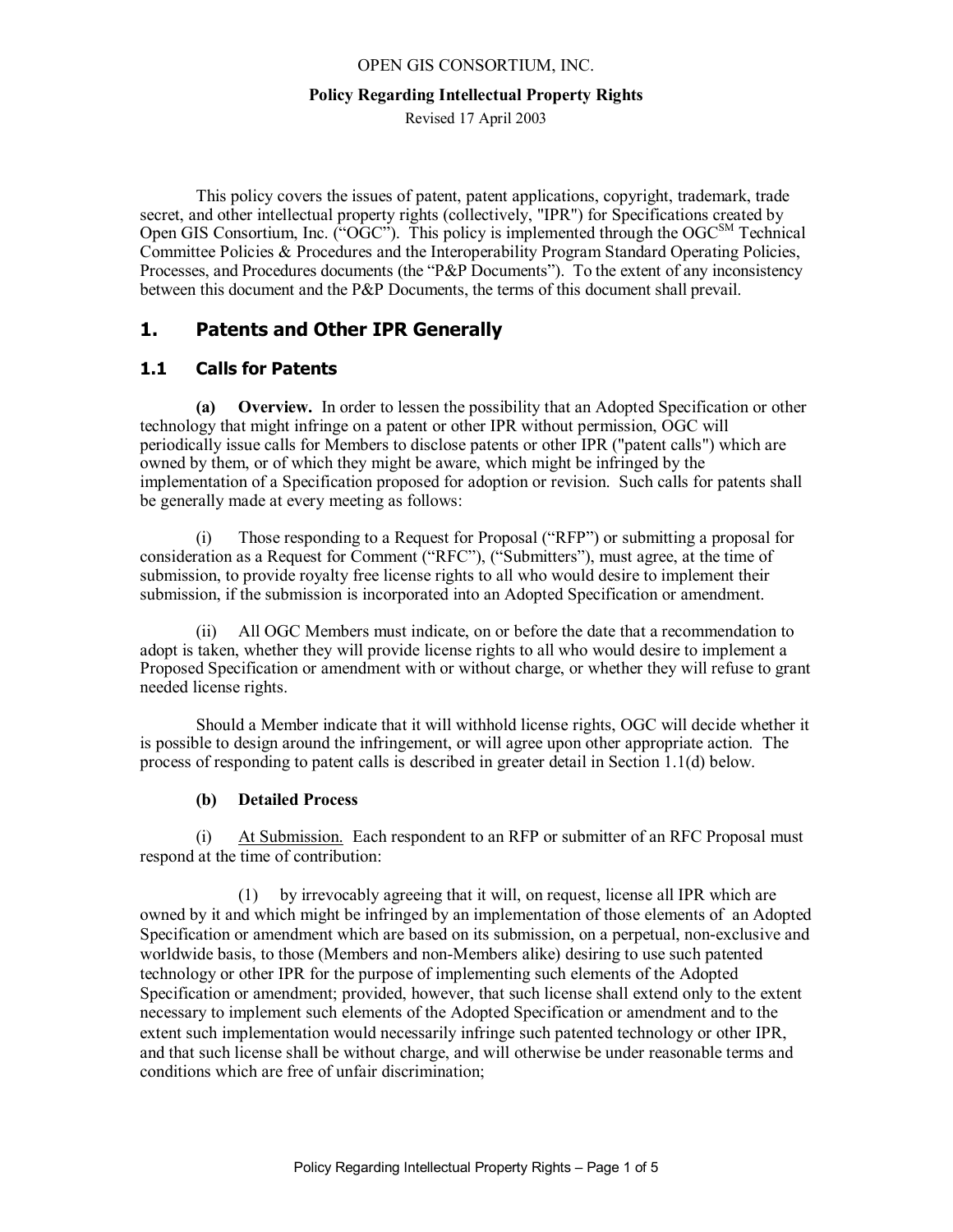#### **Policy Regarding Intellectual Property Rights**

Revised 17 April 2003

(ii) At Adoption. Each Member at the time of a vote to recommend the adoption of a Proposed Specification or amendment must respond in one of the following three ways when requested:

(1) by irrevocably agreeing that it will, on request, license all IPR which are owned by it and which might be infringed by an implementation of the Proposed Specification or amendment, if adopted, on a perpetual, non-exclusive and worldwide basis, to those (Members and non-Members alike) desiring to use such patented technology or other IPR for the purpose of implementing such Proposed Specification or amendment; provided, however, that such license shall extend only to the extent necessary to implement such Proposed Specification or amendment and to the extent such implementation would necessarily infringe such patented technology or other IPR, and that such license shall be without charge, and will otherwise be under reasonable terms and conditions which are free of unfair discrimination;

(2) by irrevocably agreeing that it will, on request, grant a similar license for a royalty or fee.

(3) by identifying any patent(s), patent applications, and/or other IPR which are owned by it which it asserts would be infringed by an implementation of the Proposed Specification or amendment, and the portion of the Proposed Specification or amendment which would result in the infringement, and indicating that no guarantee of license rights is being made (or that such rights will in fact be denied). In the case of a published patent application, the application shall be identified. In the case of an unpublished application, the respondent shall indicate such information as possible to identify the nature of the asserted infringement without jeopardizing any of its trade secrets in the event the patent application is not granted in whole or in part. The Member must simultaneously choose one of the options set forth in subsections  $1.1(b)(ii)(1)$  or (2) above with respect to all IPR (except that IPR specifically identified in accordance with this subsection) which are owned by it and which might be infringed by an implementation of the proposed specification or amendment.

**(c) Third Party Adopter Claims of Infringement.** In the event that any implementer of a Specification or amendment of a Specification asserts that it is the owner of a patent or other IPR which would necessarily be infringed by the implementation of any required portion of such Specification or amendment, and refuses to license such patent or other IPR to all Members and non-Members alike wishing to implement such Specification or amendment, on reasonable and non-discriminatory terms, then no Member shall be bound by any commitment made by it under Subsections  $1.1(b)(ii)(1)$  or (2) above as to such asserter, and any license rights relating to such Specification or amendment which such Member may have previously granted to such asserter may be revoked.

**(d) Failures to Respond to Calls.** In the event that any Member (i) fails to respond to a patent call, (ii) fails to complete and return an Assertion Form, or (iii) returns such a form and indicates that it will not guarantee to provide necessary license rights, but does not specify, in the manner required, the IPR owned by it which it asserts would necessarily be infringed by implementation of the Proposed Specification or amendment under review, then such Member shall be deemed to have elected to license its IPR on reasonable terms and conditions which are free of unfair discrimination. Such Member must subsequently choose terms as set forth under Subsections  $1.1(b)(ii)(1)$  or  $(2)$  above.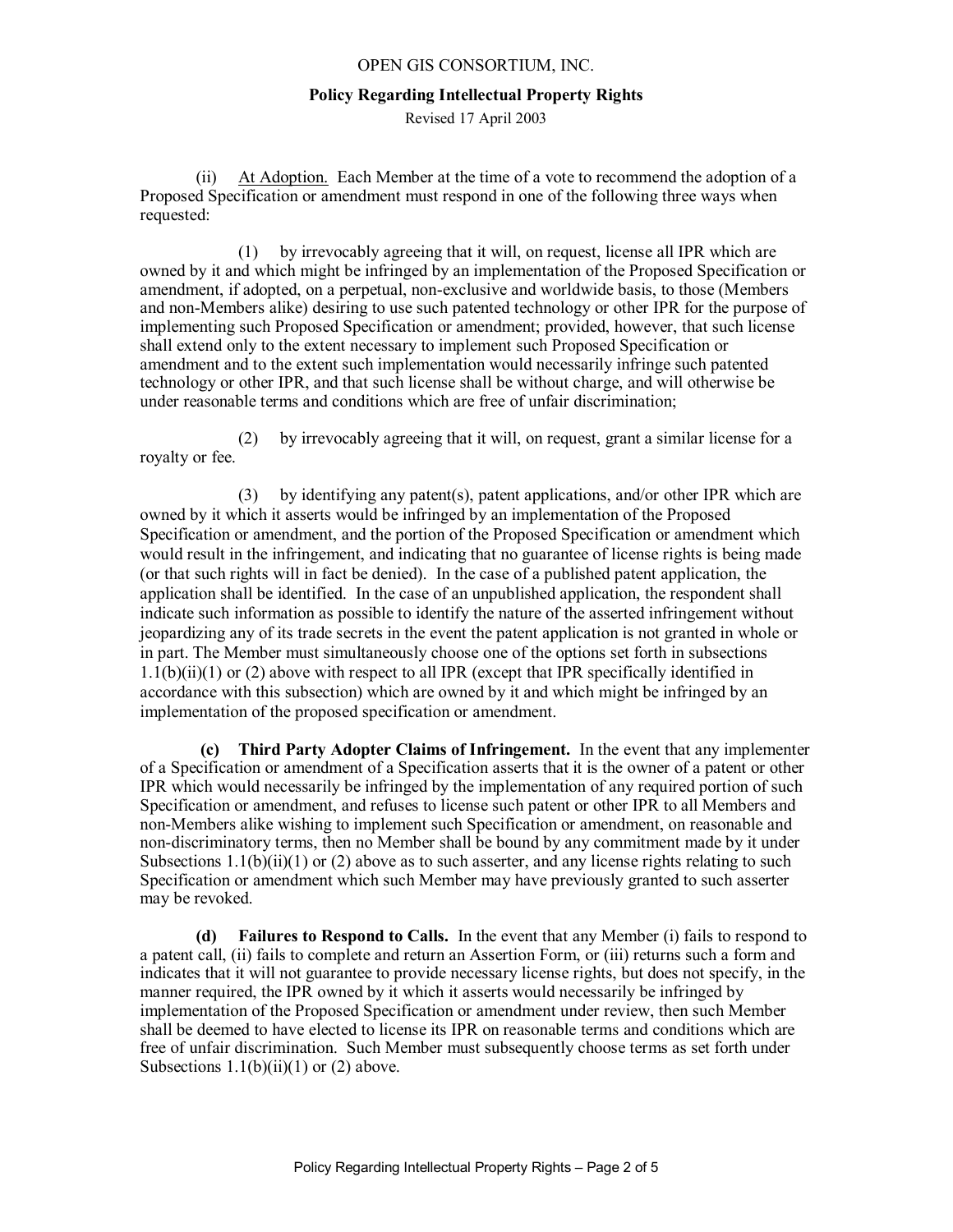#### **Policy Regarding Intellectual Property Rights**

Revised 17 April 2003

**(e) Patent Call Text.** In order to lessen the likelihood of unknowingly creating work product that, if used and/or implemented, would infringe the intellectual property rights of Members or third parties, the following statement shall be read at the beginning of every inperson meeting, and may be communicated at such other times and in such other manners (e.g., by email) as may seem appropriate.

"Please be aware that this meeting is being held under the Policy Regarding Intellectual Property Rights adopted by Open GIS Consortium. If you do not have a copy of this policy, please see me during this meeting. You may also view and download a copy of that policy at the Intellectual Property Rights section of the OGC website.

At this time, I would ask that anyone in attendance inform me if they are personally aware of any claims under any patent applications or issued patents which would be likely to be read upon by an implementation of the specification or other work product which is the subject of this working group. You need not be the inventor of such patent or patent application in order to inform us of its existence, nor will you be held responsible for expressing a belief which turns out to be inaccurate."

# **1.2 Document Notations**

The OGC encourages all interested parties to bring to its attention, at the earliest possible time, the existence of any intellectual property rights pertaining to Specifications. For this purpose, each Specification document shall include the following invitation:

"The OGC invites any interested party to bring to its attention any copyrights, patents or patent applications, or other proprietary rights which may cover technology that may be required to practice this specification. Please address the information to the OGC Specification Program Executive Director."

#### **1.2.1 Notation When Patents are Identified**

When patents or other IPR have been identified for drafts of Proposed Specifications subject to Member comment, or thereafter with respect to already published Adopted Specifications, the following notice shall be included in the introduction:

"OGC draws attention to the fact that it is claimed that compliance with this specification may involve the use of a patent or other intellectual property right (collectively, "IPR") concerning (...subject matter...) given in (...sub clause...). OGC takes no position concerning the evidence, validity and scope of this IPR.

The holder of this IPR has assured OGC that it is willing to [refer to 1.1 b(i) and (ii) from above as applicable]. In this respect, the statement of the holder of this IPR is registered with OGC. Information may be obtained from:

[...Name of holder of right...] [...Address...]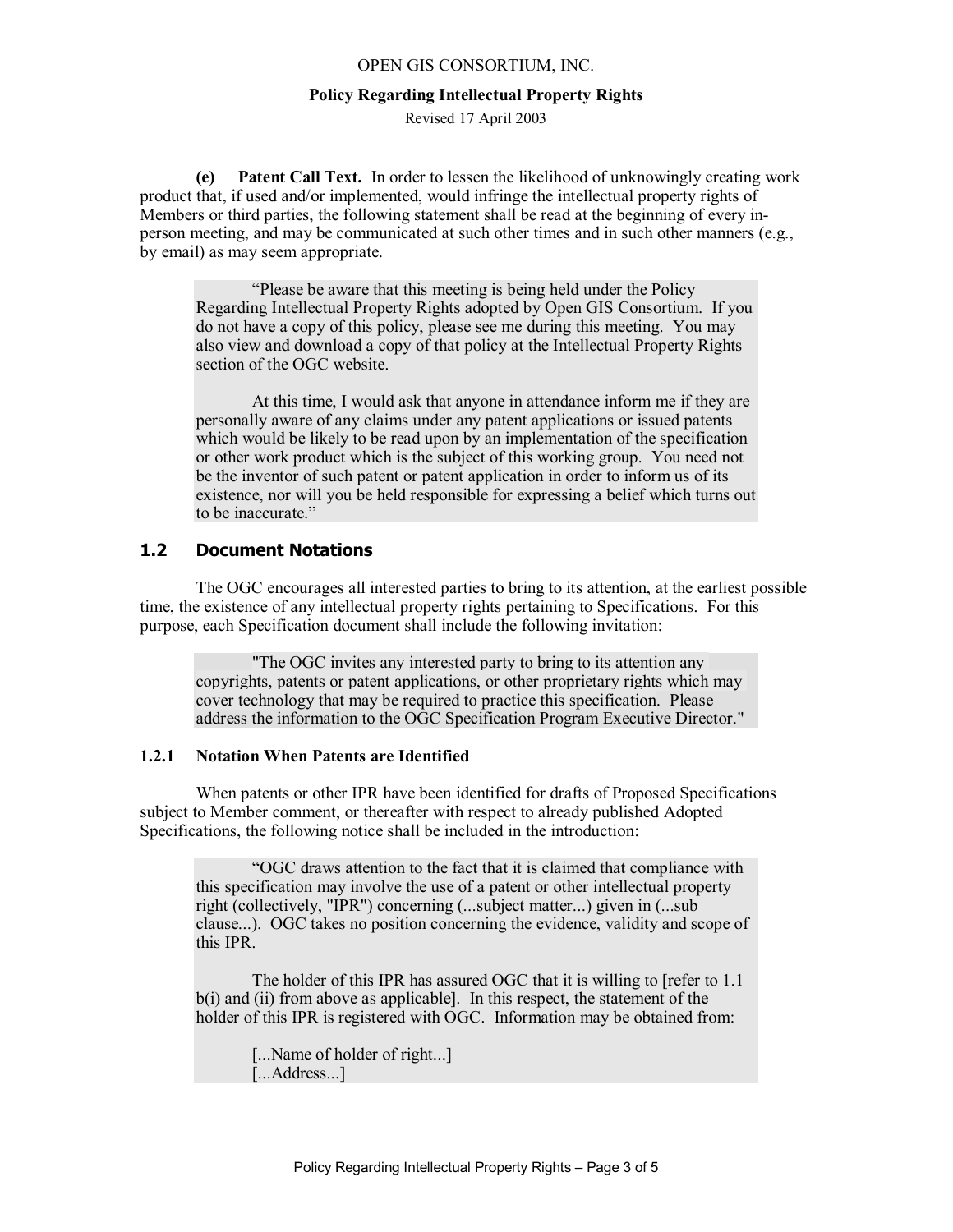#### **Policy Regarding Intellectual Property Rights**

Revised 17 April 2003

Attention is drawn to the possibility that some of the elements of this OGC specification may be the subject of IPR other than those identified above. OGC shall not be held responsible for identifying any or all such IPR, and has made no inquiry into the possible existence of any such IPR.

THIS SPECIFICATION IS BEING OFFERED WITHOUT ANY WARRANTY WHATSOEVER, AND IN PARTICULAR, ANY WARRANTY OF NON-INFRINGEMENT IS EXPRESSLY DISCLAIMED. ANY IMPLEMENTATION OF THIS SPECIFICATION SHALL BE MADE ENTIRELY AT THE IMPLEMENTER'S OWN RISK, AND NEITHER OGC, NOR ANY OF ITS MEMBERS OR SUBMITTERS, SHALL HAVE ANY LIABILITY WHATSOEVER TO ANY IMPLEMENTER OR THIRD PARTY FOR ANY DAMAGES OF ANY NATURE WHATSOEVER DIRECTLY OR INDIRECTLY ARISING FROM THE IMPLEMENTATION OF THIS SPECIFICATION."

#### **1.2.2 Notation When Infringement is Alleged**

In the event that the owner of any IPR has asserted that infringement would result from the implementation of a Specification, and such owner has refused to grant a license pursuant to 1.1(a) or (b) above, then the second paragraph of the above notice shall be replaced or supplemented, as appropriate, with the following:

"The holder of such IPR has refused a request by OGC that it agree to make a license available for the purpose of implementing this specification. Information may be obtained from:

> [...Name of holder of right...] [...address...]"

## **1.3 Patent Searches**

In no case shall OGC be obligated to conduct searches for patents or other IPR that would be infringed by the implementation of a Specification or an OpenGIS Specification.

## **1.4 Patents Revealed after Publication**

In the case where IPR is revealed following publication of an Specification, and the holder of such IPR claims that it covers items included in the Specification, such holder will be asked to license the necessary IPR in the manner outlined in  $1.1(b)(i)$  or (ii) above. If such a license cannot be obtained, the Specification shall be referred back to the relevant Working Group for further consideration, as appropriate.

# **2. Copyrights**

The copyright for all OGC draft and published Specifications shall belong to OGC.